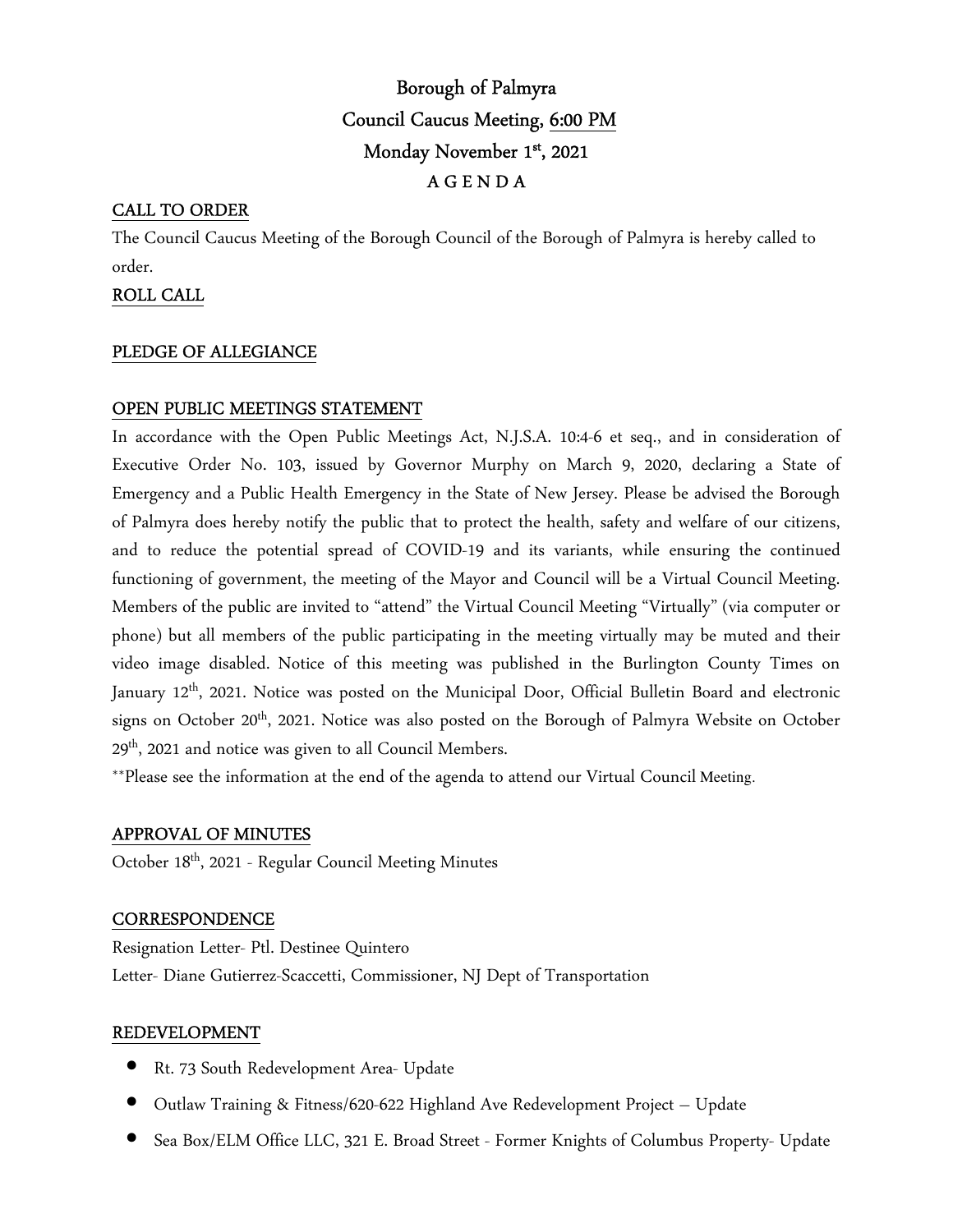#### PROFESSIONAL UPDATES

William Kirchner, ERI

#### PUBLIC COMMENT

We request those participants wishing to have or make a Public comment, email their questions or comments in advance to Municipal Clerk Rita Jackson at djackson@boroughofpalmyra.com. The opportunity to submit comments prior to meeting expires at 12:00 PM on November 1, 2021 you must include "Meeting Question/ Comment" in the subject line and your name and full address for your comment to be considered valid. Comments submitted in a timely and complete manner will be reviewed and read during the virtual Council Meeting; it may be necessary to follow-up with persons submitting comments at a later date. All comments will become part of the record and included with the Meeting Minutes.

For those choose to "attend" the Virtual Meeting, Mayor Tait will open the meeting to the public for comments. Comments should be limited to no more than (2) two minutes. All comments will become part of the record and included with the Meeting Minutes.

#### RESOLUTIONS

Resolution 2021-211, Resolution of the Borough of Palmyra's Civil Rights Policy with Respect to all Officials, Appointees, Employees, Prospective Employees, Volunteers, Independent Contractors and Members of the Public that come into Contact with Municipal Employees, Officials and Volunteers

Resolution 2021-212, Resolution of Borough of Palmyra County of Burlington Authorizing a Lien be Placed on Blk 48 Lot 12 for Failure to Comply with Obnoxious Growth and Property Maintenance Violations

Resolution 2021-213, Resolution of Borough of Palmyra County of Burlington Authorizing a Lien be Placed on Blk 120 Lot 4.01 for Failure to Comply with Obnoxious Growth and Property Maintenance Violations

Resolution 2021-214, Resolution of Borough of Palmyra County of Burlington Authorizing a Lien be Placed on Blk 85 Lot 19 for Failure to Comply with Obnoxious Growth and Property Maintenance Violations

Resolution 2021-215, Resolution Authorizing the Chief Financial Officer to Make Budget Transfers to the 2021 Budget in the amount of \$76,175.00

Resolution 2021-216, Resolution of the Borough of Palmyra Adopting the Revised Personnel Policies and Procedures Manual and the Supervisory Supplement to the Personnel Policies and Procedures Manuel Dated November 1, 2021 with a new Effective Date of November 1, 2021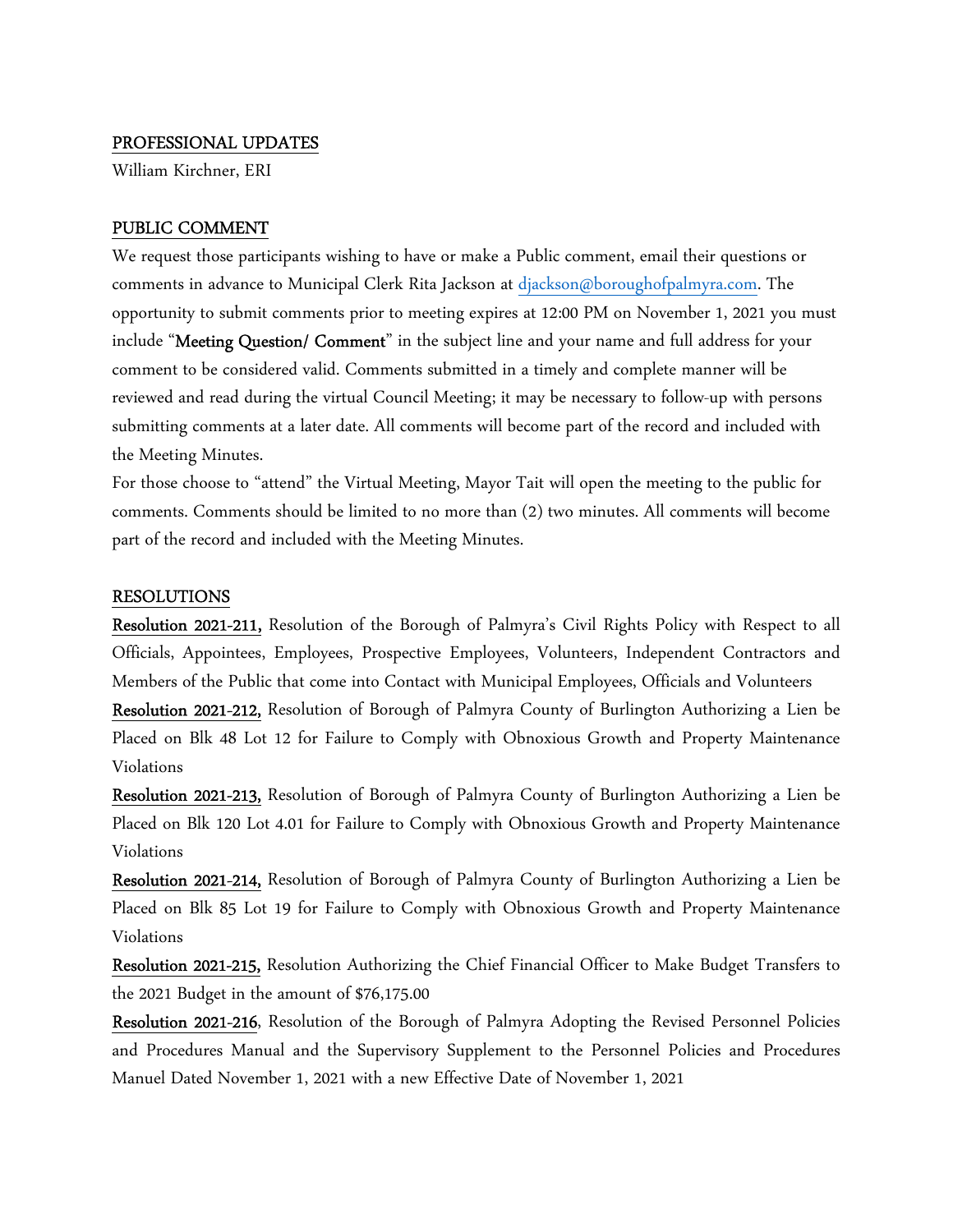Resolution 2021-217, Resolution Authorizing the Mayor to Execute an Agreement Between the Borough of Palmyra and Virtua Health, Inc./Mobile Grocery Store for one-year term to expire October 31, 2022.

Resolution 2021-218, Resolution appointing Duane Wallace as Plumbing Sub-Code Official and Plumbing Inspector, and Co-Electrical, Building and Mechanical Sub-code Officials and Inspectors as necessary for the Rt. 73 S. Redevelopment Project at the combined annual salary of \$25,000 effective November 1, 2021 and for the duration of project.

# PUBLIC EVENTS

• Palmyra Halloween Parade

# DISCUSSION ITEMS

- Borough Hall staffing/reopening to the public, Legion Field, Community Center, Council Meetings - Covid-19 update
- Palmyra Improvement Association Request for Facility usage
- 313 Delaware Avenue Trash Clean-up
- 202 Cinnaminson Avenue/storage container
- $\bullet$   $\,$   $\,5^{\rm th}$  and Race Street Improvements; liquidated damages
- Mayor's Advisory Board

# ADMINISTRATORS REPORT

- TACO/Code Enforcement Officer positions
- Outdoor Storage Containers/Accessory Structures Ordinance
- Best Practices Checklist
- 2022 Budget
- Request For Proposals for 2022 Professional Services
- Misc. items as necessary

# MAYOR / COUNCIL COMMITTEE REPORTS AND COMMENTS

Resolution 2021- Resolution Excluding the Public from Certain Meetings Pursuant To Section 8 of the Open Public Meeting Act C. 231 P. L. 1975 for matters relating to:

# ADJOURNMENT